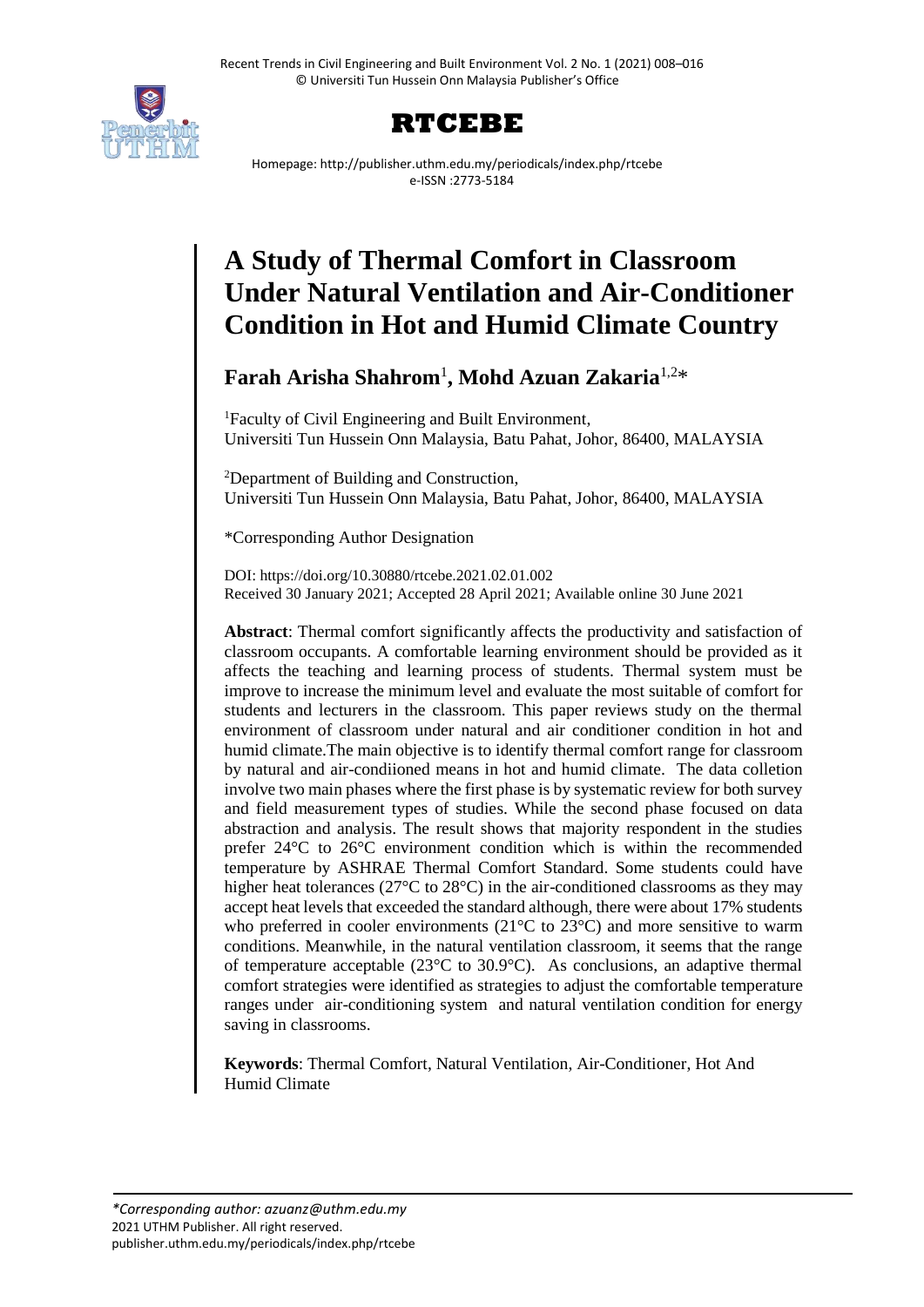## **1. Introduction**

Thermal comfort significantly affects the productivity and satisfaction of classroom occupants. A comfortable learning environment should be provided as it affects the teaching and learning process of students. An excessively warm or cold in the classroom can cause thermal discomfort and physical stress, thus cause sickness and poor performance of the students [1]. Generally, ventilation system in classroom can either by using windows that can be manually controlled, or by using mechanical ventilation system such as air conditioner [2]. Natural ventilation can be obtained by opening the windows and allowing outside air to enter and making changes to indoor air quality. If the window is open, the air moves inside the room and the outside temperature decreases, and the indoor temperature drops [2]. Meanwhile, mechanical ventilation uses blowers, ventilators, filters and ducts to convey and expel air from space, usually referred as the HVAC system to provide thermal comfort in the environment. However, mechanical ventilation systems also will not guarantee satisfactory on air quality if design is poor and the system is not operated correctly [3]. Most ventilation levels in the classroom do not always comply with established standards, even if it is extremely important to improve indoor air quality. Poor air quality indoors can affect health and performance of students [4].

There is a lot of analysis in building thermal comfort based on past studies covering broad spectrum of building types. However, there is still a lack of proper documentation that focuses on thermal comfort in classrooms, particularly in hot, humid climates [5]. From the previous studies, most researchers focussed on thermal comfort in NV or AC classrooms and was aimed at incorporating thermal comfort and preference for students into development of energy-efficient air conditioning and natural ventilation system for classroom in hot and humid tropical region. It is important to consider the recent variety of comforts and techniques that can be used to achieve comfort in classrooms in hot humid climates, where they can also be used as a measure to minimise energy for cooling in classrooms [6]. This paper conducted a reviewed study that focused on thermal comfort surveys and field measurement in typical hot and humid climate classrooms.These studies have been classified based on parameters: relative humidity, air velocity, behavioral activity and metabolic rate and the thermal comfort approach. Current comfort standards, such as the ASHRAE Standard 55 were used as a guide for determining design values for operative temperatures and comfort equations based on rational and adaptive thermal comfort models. Current comfort standards such as the ASHRAE Standard 55 have been used to establish design values for operative temperatures, as well as comfort equations based on thermal comfort approach.

## **2. Methodology**

### 2.1 Filtering and analysis

Thermal comfort studies were used to measure the thermal comfort level of quantitative (objective) as well as subjective assessments. Those surveys were conducted in accordance with ISO 7730 or ASHRAE 55 standard rules which set out the range of indoor conditions in order to achieve an adequate thermal comfort for building occupants [5]. The classrooms were different in design dimensions (e.g. classroom size, window wall ratio, shadings) and ventilation system. The cases examined are mostly NV and AC, or a few cases were mechanically ventilated by fans. The value of air movement, relative humidity, metabolic rate, and clothing value were recorded to define the preferred or comfort temperature for a classroom.

### **3. Results and Discussion**

# 3.1 Analyses of preferred neutral temperature in classroom  $(T_n)$

Results The analysis is based on the previous studies that were conducted in both natural ventilated (NV) and air-conditioned (AC) schools, primarily in hot and humid countries, and a few studies have been conducted throughout the year. Seven point of ASHRAE scale were used in the research to obtain neutral temperature at which most people vote for "neutral" [7]. Referring to the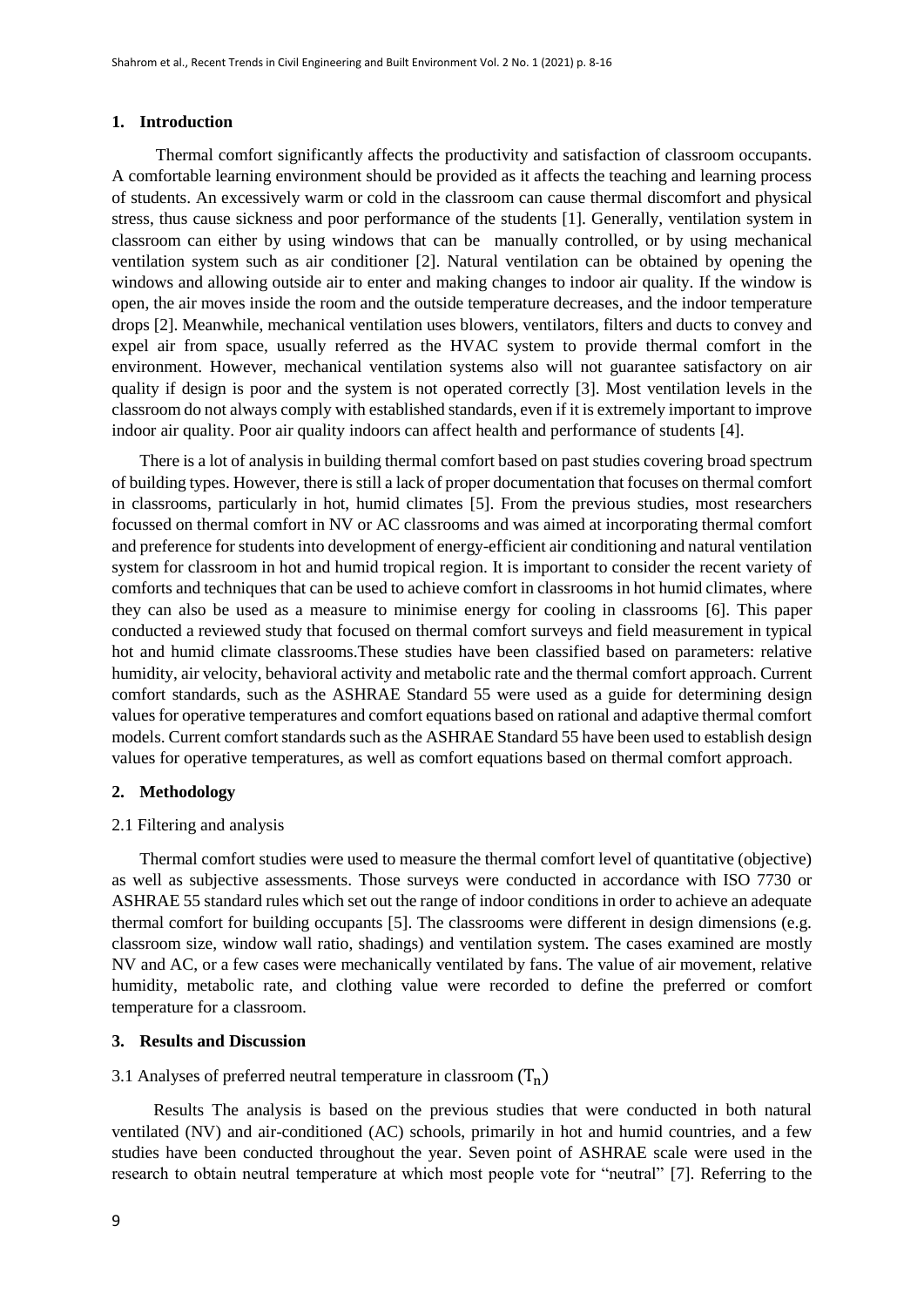previous thermal comfort in NC, neutral temperature were obtained by analyzing the relationship between TSV and operative temperature and it is found that the neutral temperature were between 23°C–30.9°C [7]. The highest neutral temperature was reported in Vietnam and Bangladesh with an average neutral temperature of 30.9°C, which was affected by the weather in the country where the weather was hot without rainfall [8, 9]. While the lowest neutral temperature calculated using predicted mean vote (PMV) was reported in Indonesia with 23°C which is quite low when contrast with the operative temperature in the classroom [10]. According to Hamzah [10], the value of 23°C is smaller than the neutral temperature  $(T_n)$  obtained from the actual votes either by TSV or TCV. The neutral temperature obtained by the vote on thermal sensations (TSV) was 29.0°C and 28.5°C respectively.

The neutral temperature result obtained from the present study of Hamzah [10] were almost similar to Hussein [7] where 25.9°C was obtained based on PMV regression with a the range of comfort 24.4 $\degree$ C to 27.4 $\degree$ C. In the meanwhile, the neutral temperature based on TSV regression was 28.4 $\degree$ C with acceptable range of 26°C to 30.7°C. However, the neutral temperature value observed for all countries appears to have higher thermal tolerance and to be able to adapt to the environment they are used to, even though thermal conditions have beyond the standards. Based on the previous study in airconditioner classrooms, the highest neutral temperature for air-conditioner condition was recorded in Thailand with an average of 28.1°C [11]. According to Hussaro [11], the higher the air speed, the neutral temperature for the TSV and PMV will be increased. However, the range of neutral temperature for TSV (26.7°C–28.3°C) and PMV (27.7°C–28.4°C) at all air velocity were corresponded with thermal comfort acceptability of thermal sensation vote  $(26\pm0.5-28\pm0.5\degree\text{C})$ , which is the accepted temperature. This could mean that most Thai students will accept temperatures as high as  $28\pm0.5^{\circ}$ C by changing the air-conditioning speed. In the findings of Hussein [7], most respondents have voted "acceptable"/satisfied for both air conditioning as well as non-air conditioned buildings within the temperature ranges of the TSV regression. Meanwhile, the lowest neutral temperature was reported in Malaysia with 22°C which is lower than others [3].

#### 3.2 Analyses of thermal comfort range

On the basis of the papers reviewed, most researchers focusses on thermal comfort in naturally ventilated classroom or in air-conditioned classrooms. This research was aimed at incorporating thermal comfort and preference for students into the development of energy-efficient air conditioning and natural ventilation system for classroom in hot and humid tropical region. The result in the Figure 2 shows that 58% of student in this research were within the recommended ranges by ASHRAE standard which is 24°C-26°C. The ASHRAE Standard 55 stated that 80% of occupants should have voted for the central three categories (slightly cool, neutral, and slightly warm) in an adequate thermal environment. However, based on the subjective assessment by respondents, 17% were also not comfortable with the indoor thermal state of the learning environment. Yatim [1] mentioned, these may due to the different of thermal sensations among occupant even in the same environment. Not all student were found to be pleased with the indoor thermal climate, even though all locations surveyed were fitted with air conditioning to provide a comfortable learning environment.

However, 25% of occupant from this research can adapt to higher temperature between 27°C to 28°C which exceed the recommended temperature by ASHRAE. Zomorodian [5] also point out in their study that children were more sensitive to lower temperature compared to adult with tolerance temperatures 4°C and 2°C which lower than the rational adaptive comfort model predicted. The finding were similar to Le [12], where in a primary school, the teachers' thermal sensation mean vote was 0.77, which was higher than children's. As a result, teachers could see a higher thermal environment than children in the same space. This outcome was consistent with the results, suggesting that the kids are more tolerant of higher temperatures. The teachers also preferred a cooler thermal environment, similar to the children's preference.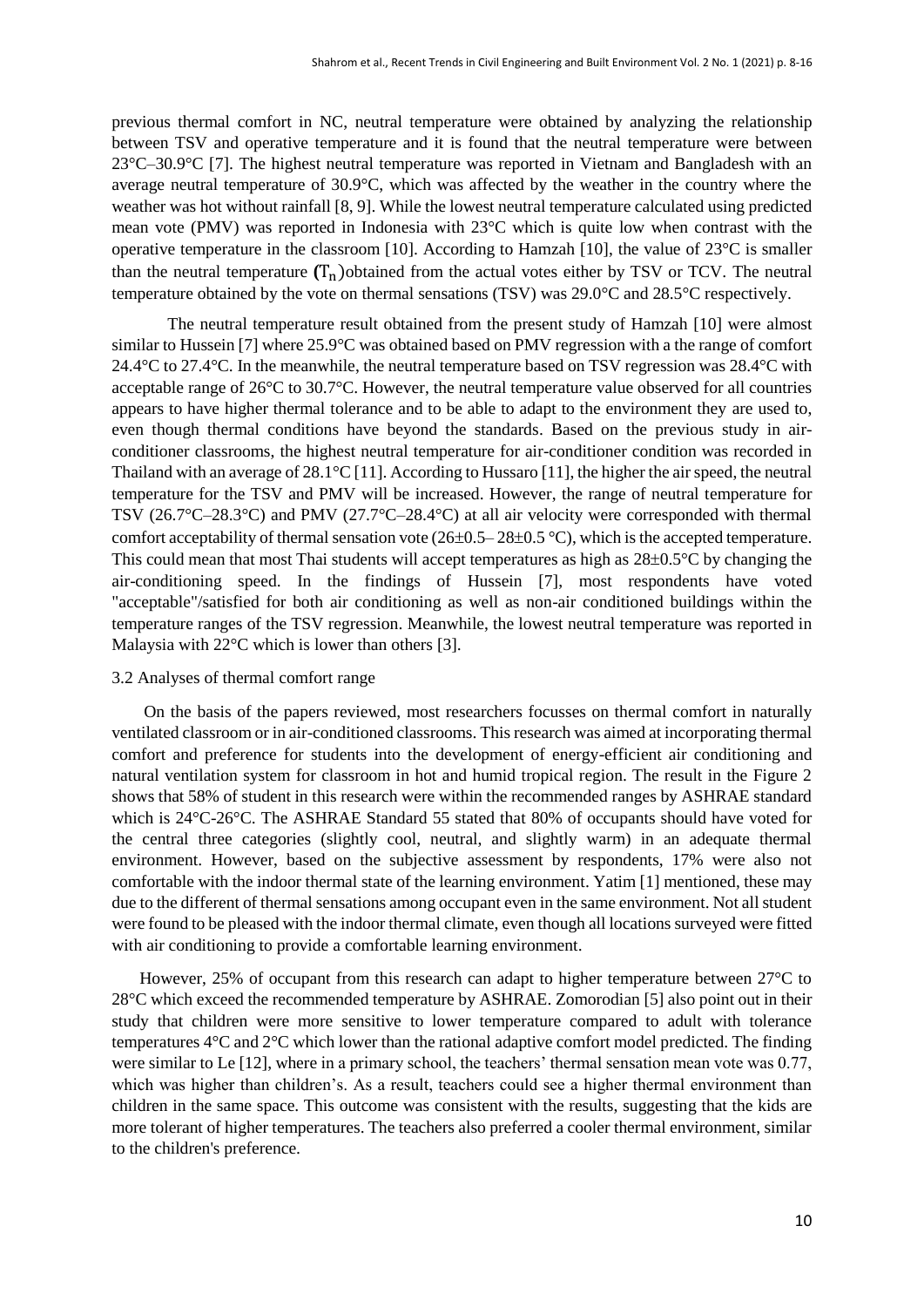

**Figure 1: Percentage of Thermal Comfort Preferred Temperature for AC**

Furthermore, as mentioned by Buonocore [13], there were no specific environmental condition for natural ventilation that clearly suited the preference for "no change" in thermal environment, although the thermal comfort of occupant responses showed that increased air speeds are sufficient for certain air temperature values. In this finding, there have a slightly different in comfort range between natural temperature and in air-conditioner condition which means the respondents in the tropic environment may have a higher heat tolerance since they accepted the thermal conditions which exceeded the standard thus there were different. Therefore it is convenient to use fans (mechanically ventilated) instead of air conditioning in natural ventilated buildings in tropic environment to improve the indoor thermal conditions in order to reduce the energy consumption in buildings

#### 3.3 Relative humidity (RH)

Relative humidity has been observed in many studies performed in hot climates and has a major influence on thermal comfort. From the observation, the highest relative humidity were reported in Bangladesh with 78.4% in natural ventilation while 71.5% in Malaysia for air-conditioner condition [9,1]. Mamat [14] found, the indoor air humidity were influenced by occupants' activities. The growth of bacteria and moulds which cause disease can thrive and develop in humid conditions with high relative humidity. But Mamat [14] also mentioned in the finding, if humidity of air is less than 30%, inflammation in the throat, skin and nose of the occupants can occur, particularly in people with allergies and hyperactivity, due to the dry air. However, air humidity should stay between the upper and lower limits. According to ASHRAE [8], RH between 30% to 60% is considered as in the comfortable range and RH between 40% to 60% is optimal while RH 50% is considered ideal. From the Figure 3, it was found that 81% of respondent were preferred high humidity which is exceed than 60% of RH. However, relative humidity of between 40% and 70% does not have a significant impact on thermal comfort. RH may be higher than 70% in classrooms that are naturally ventilated, or where the weather conditions outdoors can influence the indoor thermal environment [15]. Humidity is important in warm environments because less sweat evaporates when moisture is high (80%+). The main method of heat control is the evaporation of sweat.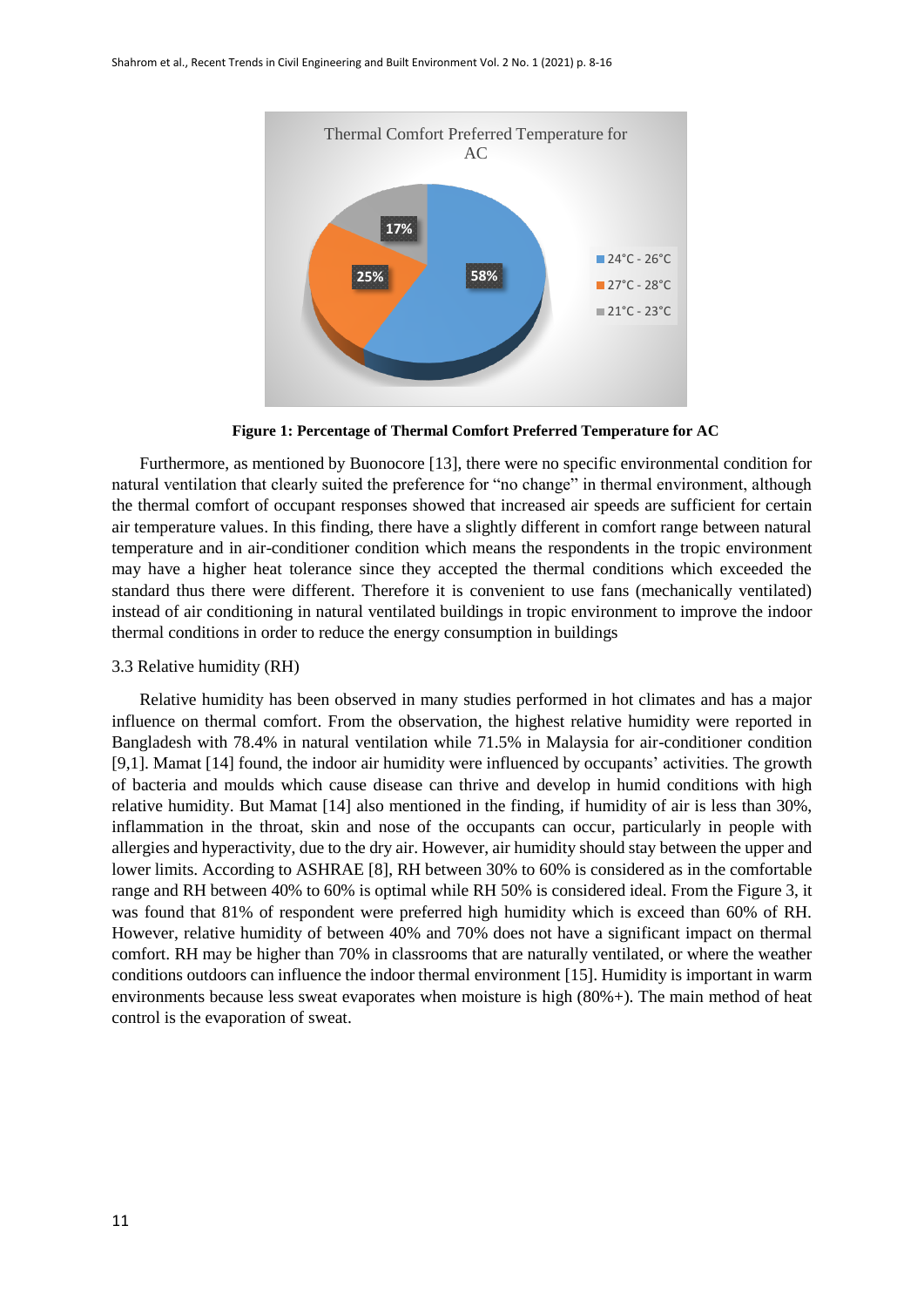

**Figure 2: Percentage of Preferred Relative Humidity in NV**

Even though most of the RH recorded in this study were slightly higher than the recommended range, but it still within the safety factor range. Besides, there were 19% from the studies were maintained within the comfortable range (30% to 60%). Referring to the Figure 4, in the classroom with air conditioner, 58% of respondent in the reviewed article are comfortable with relative humidity up to 60%. According to Air Comfort [16], this will lead to high humidity that cancels out the cooling effect of the air conditioner. Therefore the classroom will feel warmer than it is when the humidity is too high. The occupant might find their self-running air conditioner more difficult and not get the desired effects any longer. However, 42% from the studies feel comfortable on relative humidity between 30% to 60%. In these circumstances, the occupant will feel cooler and refreshed because the air conditioner don't have to work too hard, but it will be able to cool the classroom adequately.



**Figure 3: Percentage of Preferred Relative Humidity in AC**

## 3.4 Air velocity

In the recent research, students favoured higher air velocity (0.5m/s-0.8 m/s) to be comfortable in the natural ventilated classroom but based on the observations from Talukdar [9], The high airspeed decreased discomfort during the study period due to high humidity. Thus, the respondent was highly adapted to summertime climates, even at extreme temperatures. Since the air velocity influenced the thermal comfort of occupant, it wold be better to use high to help in thermal adaptation and comfort in hot humid climates. Based on the finding by Hamzah [17], more than half of participant (56%) votes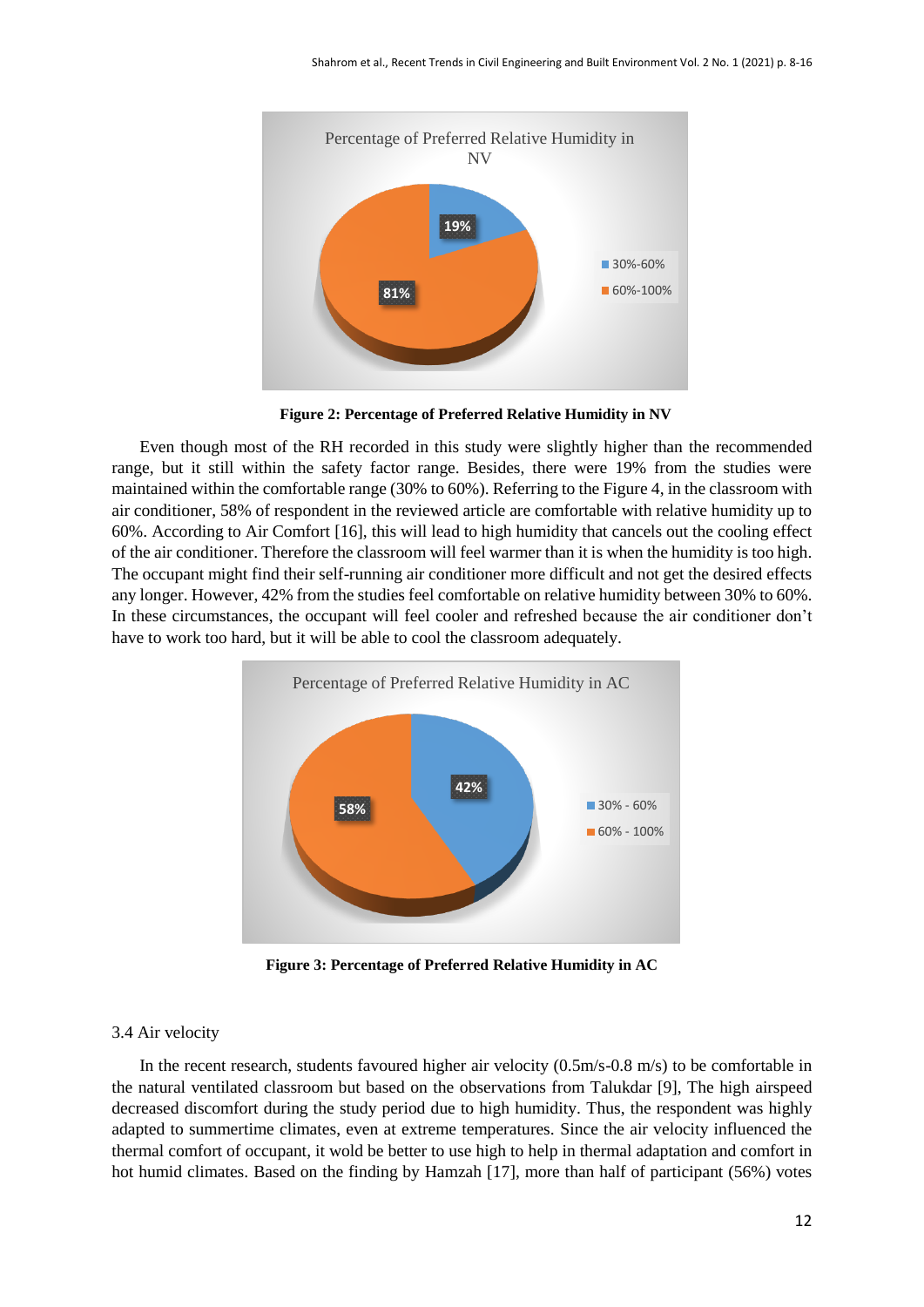that air velocity in the classroom in the categories of 'slightly still' to 'much too still'. There were 32% of them felt slightly still and 24% felt either 'too still' or 'much too still'. However, the rest of occupant 30% votes 'just right/neutral' for the air velocity in the classroom. This caused the air velocity to stagnate or the air flow to be very slow. This indication was accurate as we contrast the votes of the respondents with the average air velocity measured in the classroom. The average air speed was between 0.05 and 0.09 m/s. In air-conditioned classrooms, Hussaro [11] studied that a higher percentage of TSV were shifted to cold sensation vote if the air velocity increased and air-conditioner temperature were constant. In the meanwhile, the percentage of sensation votes were shifted to the hot sensation vote side if the air-conditioner temperature has been raised with the air velocity remaining the same. As a result, by increasing the air speed in the classrooms, it will help to provide thermal comfort and subject will feel comfortable eventhough at a higher AC temperatures.

## 3.5 Behavioral activities

The movement of air in the indoor environment were also influence the occupant especially in NV classrooms, through the operation of windows, doors and fans. The subjective assessment done by Takludar [9] found, 26.2% (male) and 31% of student increase the level of fan whenever they felt warm. However, based on the observation, a typical adaptive activity at high temperatures during the summer is rising fan speeds. In order to adapt to the warm environment, a significant number of student included male (20.3%) and female (26.3%) open the window to get fresh air from outside enter the classroom. Besides, it was found that 18.9% and 14% of male and female student reduce their activity level when they felt warm. The minority of student estimated at 17.5 % (male) and 8.2% (female) students go outside classroom to get fresh air and about 15.4% and 14% changed their place when feeling hot, sitting in an airy place. Increasing ceiling fan speed, opening windows, and reducing activity are the most prevalent actions. Besides, in a primary school, Le [12] also provided a questionnaire section to collect the feedback from occupant on how they used building element facilities to adapt with the thermal environment in a secondary school. As a result, during the school period, the teachers opened the doors and switch on the fans. Some kids were try to open/close the curtains and windows especially kids that are near to the window to provide natural ventilation nearly all the time.

#### 3.6 Clothing insulation and metabolic rate

Clothing (clo) and metabolic rate (met) were an important factor in achieving thermal comfort especially in the hot and humid climate. From the observations, the minimum and maximum clo in natural ventilation were 0.3 and 0.69 while 0.25 and 1.2 for AC condition. It can be seen that the clo in AC classroom were higher compared NV. According to Yang [18], when indoor air temperature rises during the summertime season, people will choose to wear lightweight clothes. Typical attire is the mixture of short T-shirts and long pants or short/long skirts in summer. However, in a secondary school, the typical students wearing five type of uniform as mentioned by Hamzah [10] which is regular uniform, batik uniform, pramuka uniform, Muslim uniform and sports uniform. For male students, they are wearing a shortsleeves shirt with trousers while for female students, were wearing long skirt or short skirt wit long-sleeves shirt. The dress code were almost similar in the finding of Puangmalee [19] where the occupants wore a typical school's uniform while various type of clothes were used in the university.

But some Muslim female, wore a regular uniform and hijab to cover head and chest. Therefore, the clothing insulation value would be higher for a Muslim female compared with others and it has been taken from ASHRAE Standard 55. Mamat[14] research also assumed that clothing insulation was constant where people used a similar clothing value for a similar sctivity at the same climate in the same typical interior applications. However, there were some respondent in the studies changed their clothing level in order to achieve their comfort level at different temperature. Metabolic rate (met) value were seems to be similar for both natural ventilation and air-conditioned condition which is between 1.0 to 1.2 met. Students were mainly seated, listening to lessons and reading during subjective examination. This form of enterprise has a metabolic rate of 1.0 met in the ASHRAE Standard.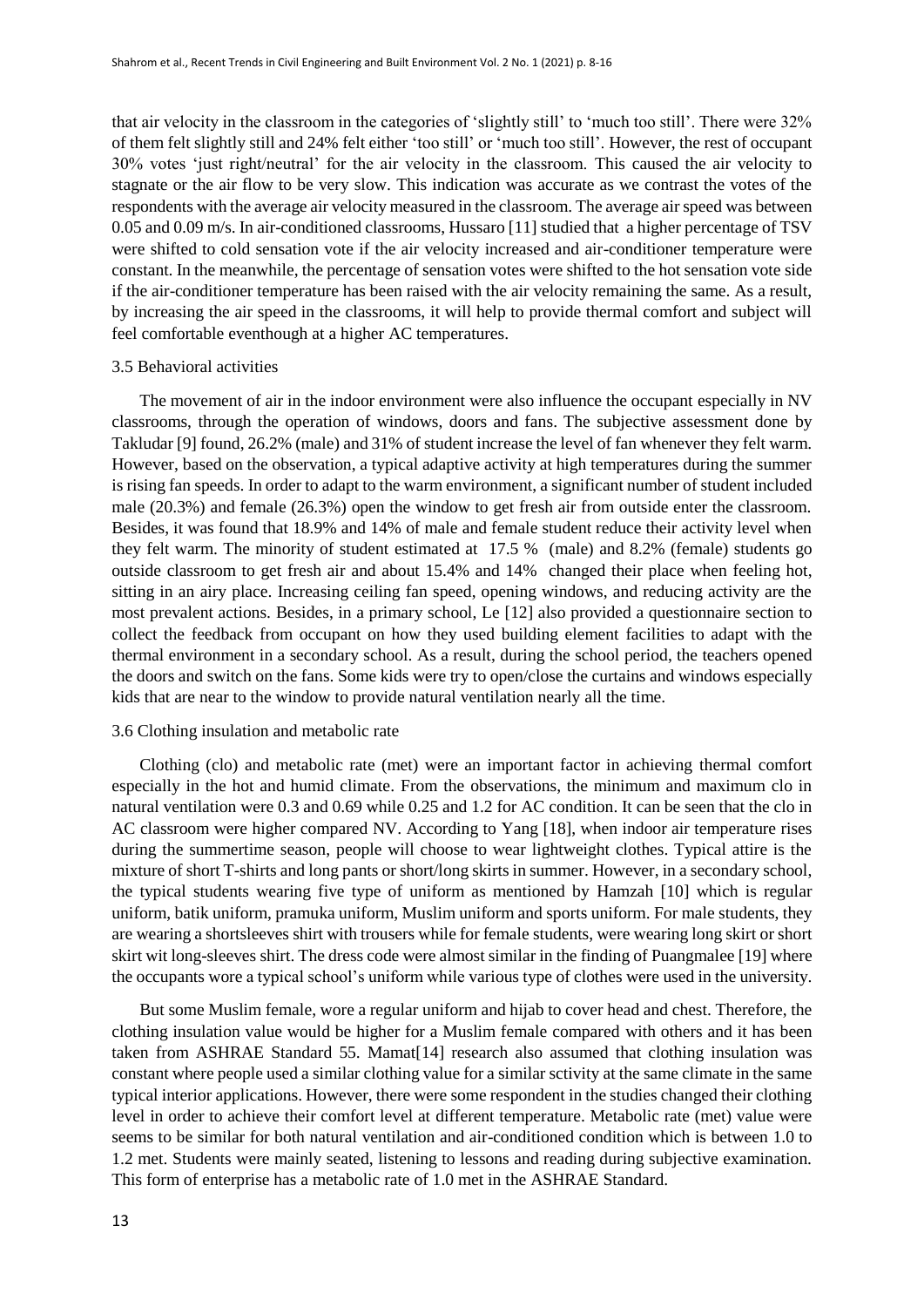#### 3.7 Adaptive thermal comfort of occupant behaviour

As expected, thermal discomfort conditions were observed in both NV and AC. Occupants continuously adapt to real environments through different actions to control behaviour. Drinking beverages can be the most typical adaptive behaviour of the occupant to mitigate their thermal discomfort. Besides, by switching on the fan, opening and closing the windows and door also help to increase the airflow inside the classroom especially in the natural areas [20]. Thus, the use of personal fans has been effective in increasing air speeds locally in their immediate surroundings and also can reduce the thermal discomfort in the classrooms by changing clothing. In the finding of Mustapha [20], the occupant in NV consumed a considerably cool drink as the temperature increased. This indicates that the occupant of a natural classroom can adapt to higher temperatures by performing these behavioural actions. Besides, students in the AC classroom were suggested to do nothing or decrease their level of activity to imply the current indoor environment and balance with indoor temperatures [20]. Furthermore, the facilities such air conditioners need to be highly effective and installed into all the classrooms in appropriate numbers. The maintenance of AC is also necessary to ensure the AC can be used efficiently and provide sufficient thermal comfort for user satisfaction.

However, the representative occupant in the classroom must have metabolic values range from 1.0 to 1.3 met and can free to adjust their apparel to thermal conditions indoors and/or outdoors at least within a range of 0.5 to 1.0 clo as mentioned by ASHRAE [8]. Spaces of unconditioned air may provide mechanical ventilation, but opening and closing of the doors may be the primary means of thermal control and the average of mean outdoor temperature is greater than 10°C and less than 33.5°C. In the AC classroom, the system can be set at lower air temperature  $(T_a)$  values concomitantly with higher air speed  $(V_a)$  values in mixed mode operation (air-conditioning and fans simultaneously). By this way, it can contribute to energy saving especially for tropical buildings. Besides, air temperature is kept at around 22 to 26 °C rather than 21 °C could save precious cooling energy in well-insulated rooms and provide the inhabitants with light clothing and sedentary tasks with adequate thermal comfort conditions. Lastly, inhabitants must be able to respond to alter uneasy thermal conditions (e.g., by controlling the AC thermostats). These behaviour can lead to eliminating discomfort situations by creating new sets of environmental variables that can conserve energy in the buildings [8].

## **4. Conclusion**

Thermal preferences and perceptions among the respondent about thermal and visual condition in the reviewed article has been assessed by using ASHRAE standard 55 to be adequate for classroom evaluation in thermal environments. The majority respondent in the studies prefer 24°C to 26°C environment condition which followed the ASHRAE Standard. Some students could have higher heat tolerances (27°C to 28°C) in the air-conditioned classrooms as they may accept heat levels that exceeded the standard although, there were about 17% students who preferred in cooler environments  $(21^{\circ}$ C to 23<sup> $\circ$ </sup>C) and more sensitive to warm conditions. However, in the natural ventilation classroom, it seems that the range of temperature acceptable.

Throughout the studies, the relative humidity and air velocity surpassed the threshold set by the sedentary indoor activity standard during the summer. Even though the relative humidity value measured in this study were slightly higher than recommended range, but still within the safety factor range and most of the respondents considered the relative humidity and air velocity they encountered to be appropriate. The clothing insulation and metabolic rate found in the research were 0.5 clo and 1.1 met. All the activity done by the respondent for both type of ventilation in the research were found to be same which is sitting, writing and listening. Some of respondent were adjusting their behavioral activities such as open windows, increase the level speed of fan and etc to adapt with the thermal environment condition. Finally, an adaptive thermal comfort technique was developed to modify the convenient air-conditioning system temperature range and conserve substantial resources.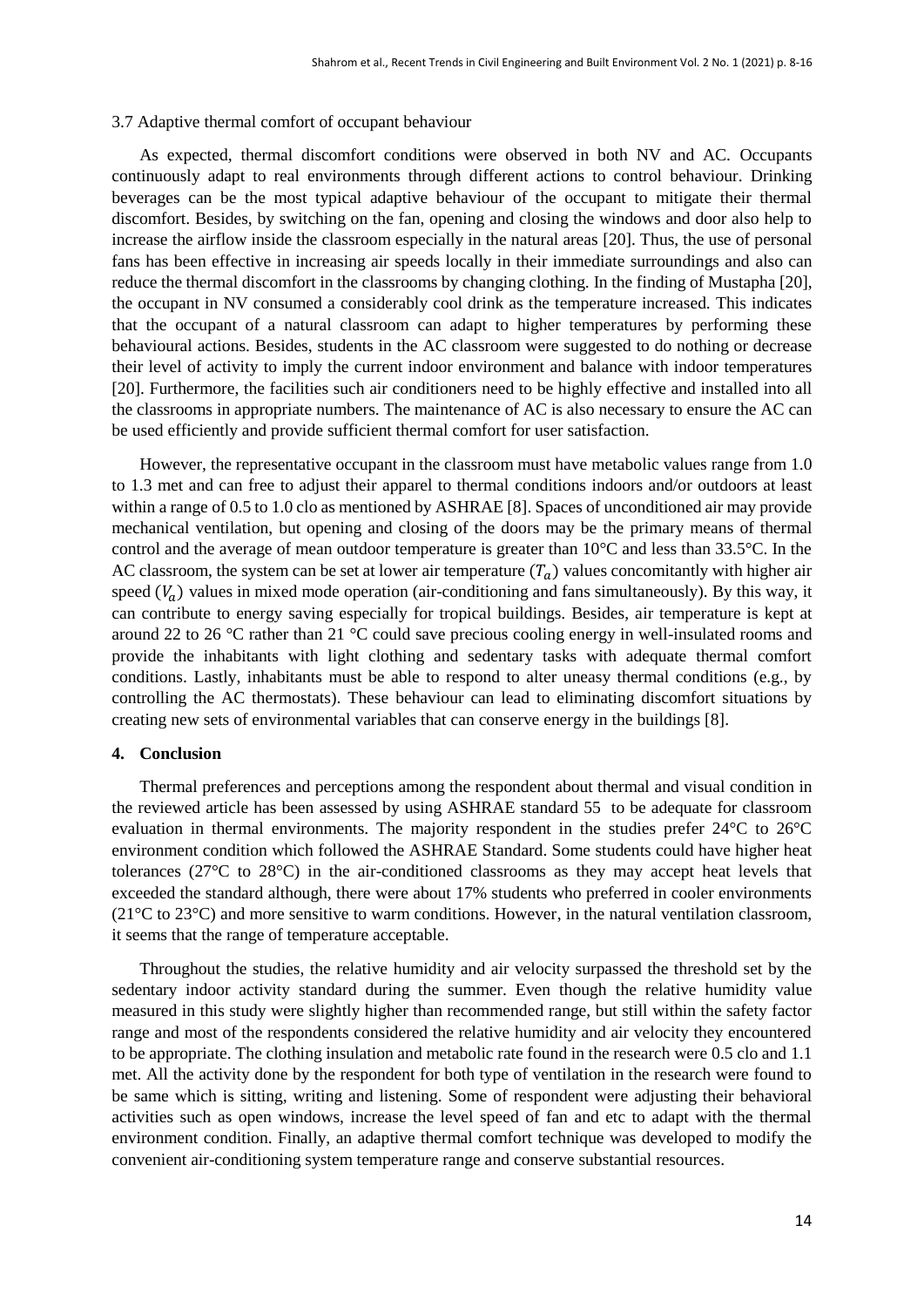# **Acknowledgement**

A special thanks to Dr Mohd Azuan Zakaria for his guidance, experience, persistence and, above all for offering constructive motivation and a warm spirit in completing this research and deeply thank to my loved friends who were always support me through thick and thin. I would also like to thank the Faculty of Civil Engineering and Built Environment, Universiti Tun Hussein Onn Malaysia for its support.

# **References**

- [1] Yatim, S. R., Zain, M. A., Darus, F. M., & Ismail, Z. S. (2011). Thermal Comfort in Air-Conditioned Learning Environment. In 2011 3rd International Symposium & Exhibition in Sustainable Energy & Environment (ISESEE), 194-197.
- [2] Gao, J., Wargocki, P., & Wang , Y. (2014). Ventilation system type, classroom environmental quality and pupils' perceptions and symptoms. Building and Environment, 75, 46-57.
- [3] Janiga, J., Krzempka , J., & Szczerbinska, A. (2018). Identifying mechanical ventilation issues in classrooms. In E3S Web of Conferences (pp. Vol. 44, p. 0055). EDP Sciences.
- [4] Rosbach, J. T., Vonk, M., Duijm, F., Ginkel, J. T., Gehring, U., & Brunekreef, B. (2013). A Ventilation intervention study in classrooms to improve indoor air quality: the FRESH study. Environmental health, 12(1), 110.
- [5] Zomorodian, Z. S., Tahsildoost, M., & Hafez, M. (2016). Thermal comfort in educational buildings: A review article. Renewable and Sustainable Energy Reviews 59, 895-906.
- [6] Dear, R. J., Leow, K. G., & Foo, S. C. (1991). Thermal comfort in the humid tropics: Field experiments in air conditioned and naturally ventilated buildings in Singapore. International Journal of Biometeorology, 34(4), 259-265.
- [7] Hussein, I., Rahman, M. H., & Maria, T. (2009). Field Studies on Thermal Comfort of Air-Conditioned and Non Air-Conditioned Buildings in Malaysia. In 2009 3rd International Conference on Energy and Environment (ICCE), (pp. 360-368). Malacca.
- [8] ASHRAE. (2017). Standard 55-2017 thermal environment conditions for human occupancy. Atlanta, GA, USA.
- [9] Talukdar, M. S., Talukdar, T. H., Singh, M. K., Baten, M. A., & Hossen, M. S. (2020). Status of thermal comfort in naturally ventilated university classrooms of in Bangladesh in hot and humid summer season. Journal of building engineering 101700, 32.
- [10] Hamzah, B., Gou, Z., Mulyadi, R., & Amin, S. (2018). Thermal comfort analyses of secondary school students in the tropics. Buildings, 8(4), 56.
- [11] Hussaro, K., Puangmalee, N., & Boonyayothin, V. (2019). The Thermal Comfort of Thai Students in University Buildings under Variable Indoor Conditions of Air Conditioned Space. Journal of Renewable Energy and Smart Grid Technology, 14(1).
- [12] Le, T. H., Gillot, M., & Rodrigues, L. (2017). Children thermal comfort in primary schools in Ho Chi Minh City in Vietnam.
- [13] Buonocore, C., Vecchi, R. D., & Scalco, V. (2020). Thermal preference and comfort assessment in air-conditioned and naturally-ventilated university classrooms under hot and humid conditions in Brazil. Energy & Building, 211.